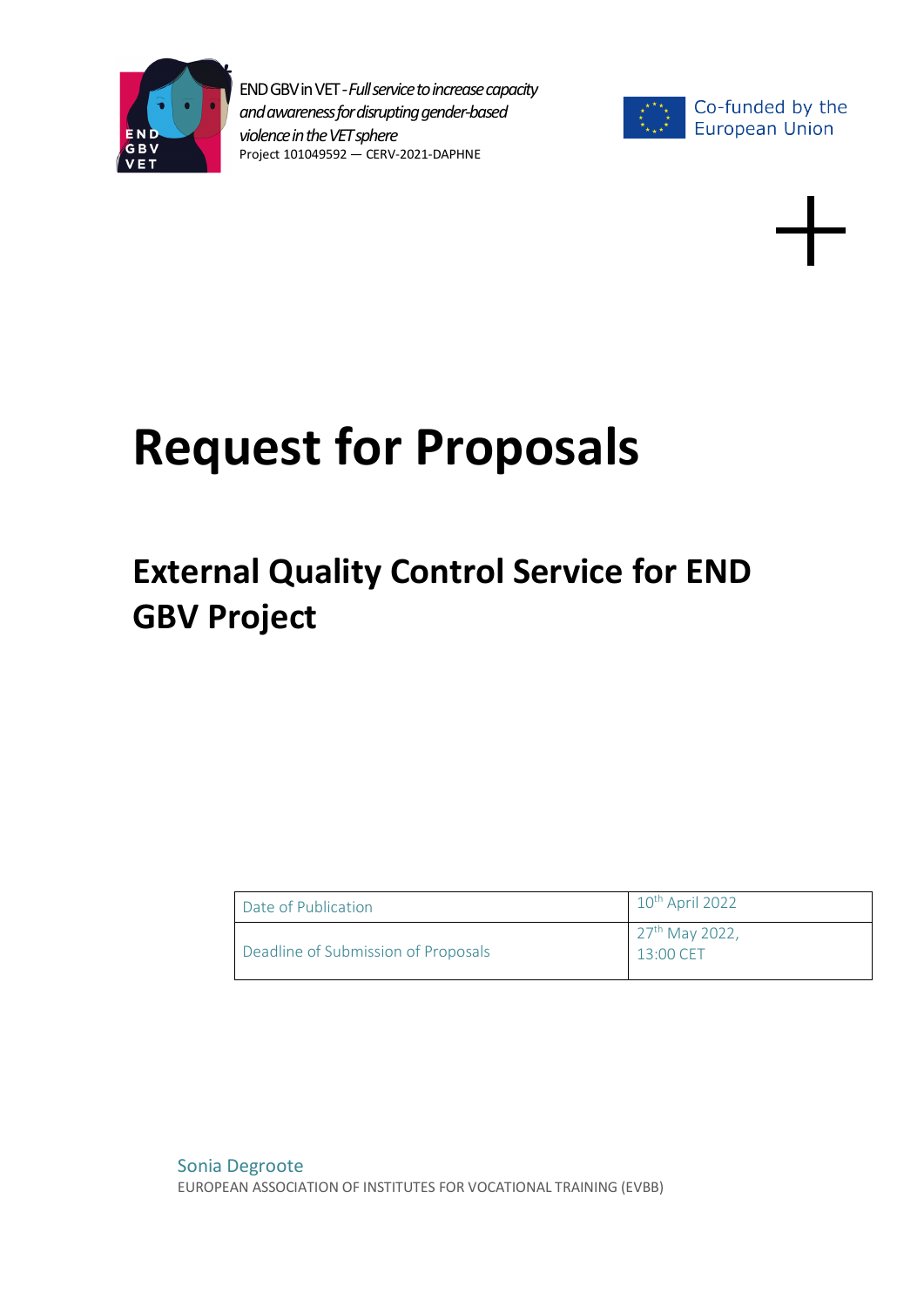



### Table of Content

| $\mathbf{1}$   |     |  |
|----------------|-----|--|
|                | 1.1 |  |
|                | 1.2 |  |
|                | 1.3 |  |
| $\overline{2}$ |     |  |
|                | 2.1 |  |
|                | 2.2 |  |
|                | 2.3 |  |
|                | 2.4 |  |
| 3              |     |  |
| 4              |     |  |
| 5              |     |  |
| 6              |     |  |
| $\overline{7}$ |     |  |
| 8              |     |  |
| 9              |     |  |
| 10             |     |  |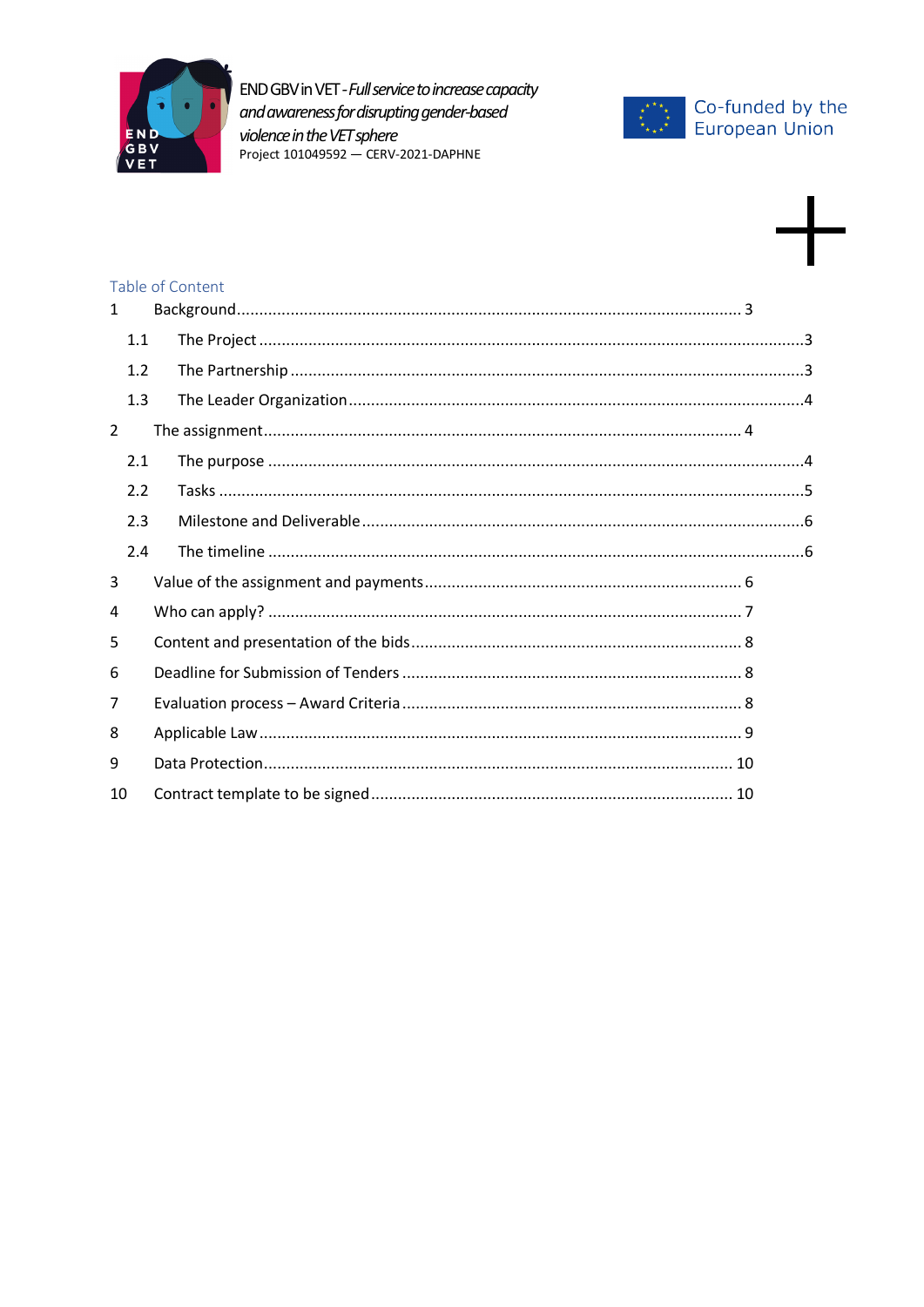



#### <span id="page-2-0"></span>1 Background

#### <span id="page-2-1"></span>1.1 The Project

The END GBV in VET focuses on piloting a full service as support offices for VET providers so as to increase the capacity and awareness for disrupting gender-based violence in the VET sphere. This will be achieved by capacity building of students, their teachers/staff, and interested parents in addressing issues relevant to GBV, strengthening existing structures of the institutions by the integrated approach through the operation of a full service in the campus that will provide information, training, support, and consultations. 250 students will be trained, 150 educators and 50 parents informed, 1 awarenessraising campaign, 8 national events with 30 attendees each, 1 final event with 100 attendees.

The activities will take place in Belgium & Germany (EVBB – VET umbrella organisation), Greece (AKMIVET, Symplexis NGO), Austria (BFI VET), Italy (ENAIP network), Slovakia (New Port Educational provider/VET), Luxemburg (Novel Group VET), Romania (ICCV research institute) and Spain (San Viator VET)– but will also benefit indirectly all the countries within and outside the European Union with which partner Member States' due to the established strong network the partners have while EVBB being the umbrella organisations for VET in EU. Research evidence will be led by ICCV in Romania produced by all partner countries reflecting WP2, training of learners and educators will be provided online by EVBB and with the support of all VET providers, but also transferred to other interest VET institutions through EVBB.

Each of the VET providers will pilot the END GBV support office as a full service to address these phenomena and all partners will have a vivid role in the awareness-raising activities through the dissemination actions, the presentation of the project to third parties in national events, and conferences, and through the implementation of the final publicity even in Brussels.

#### <span id="page-2-2"></span>1.2 The Partnership

END GBV comprises of a vivid transnational *partnership*, namely:

P1. Europaischer Verband Beruflicher Bildungstrager (EVBB), Germany – Coordinator

- P2. Institute of Vocational Training AKMI (AKMI), Greece
- P3. Newport Groupe AS, Slovakia
- P4 Institutul De Cercetare A Calitatii Vietii (ICCV), Romania
- P5. Novel Group Sarl, Luxembourg
- P6. Fundacion Canonica Autonoma Marcelo Gangoiti (CSV), Spain
- P7. Berufsforderungsinstitut Oberosterreich (BFI OOE), Austria
- P8. Symplexis, Greece
- P9. Enaip Net Impresa Sociale Societa Consortile Srl (ENAIP NET), Italy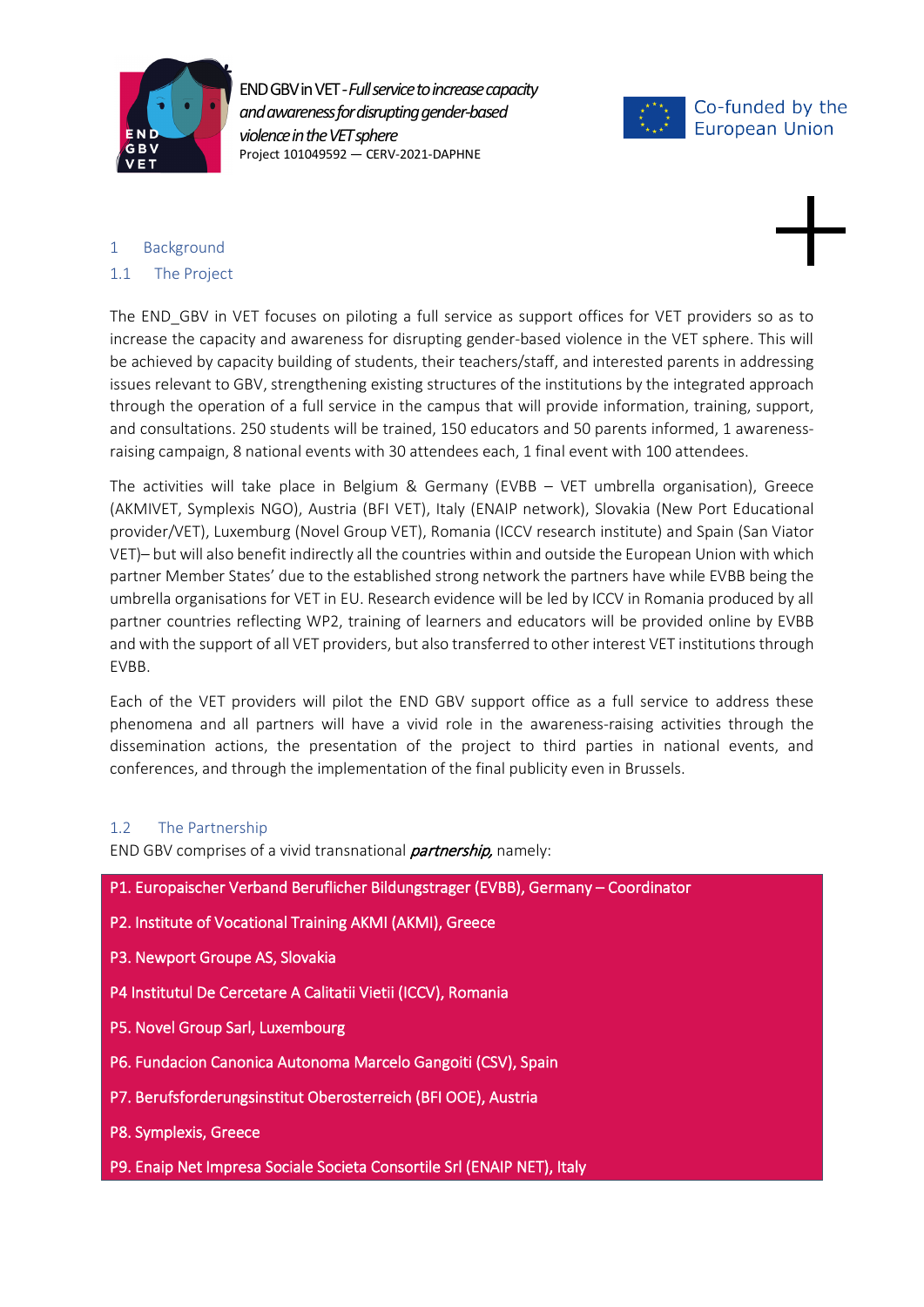



And Associated partners, namely :

AP1. Asociacion de centros de formacion tecnico profesional de inciativa social de euskadi hetel heziketa teknikoko elkartea de durango (bizkaia), Spain

AP2. Asociacion de centros de formacion profesional fpempresa, Spain

AP3. Agentia nationala pentru egalitatea de sanse intre femei si barbati, Romania

AP4. Statny institut odborneho vzdelavania, Slovakia

AP5. Ustredie prace, socialnych veci a rodiny, Slovakia

#### <span id="page-3-0"></span>1.3 The Leader Organization

As main applicant Europaischer Verband Beruflicher Bildungstrager (EVBB), with support from all its functional departments, is officially responsible of the project management. This mainly includes, but is not limited to, preparing and submitting the project progress report, preparing the intermediate and final technical and financial reports, monitoring the project work package actions and the action plan and budget, and recommending (if needed) the right preventive and corrective actions to the project steering committee. To achieve that, a EVBB staff member with proper experience in the field is assigned as senior Project Manager. In addition, an admin and financial assistant are assigned to assist the project manager in achieving the project management duties efficiently and effectively. A Steering Committee and a Quality Assurance Board, the first formed by a single representative from each project partner and the second by experts, will be entirely responsible for taking high level decisions including, but not limited to: the approval on the technical and financial reports that will be submitted to EU, the final list of needed equipment, the final results of development work packages.

#### <span id="page-3-1"></span>2 The assignment

#### <span id="page-3-2"></span>2.1 The purpose

The purpose of the assignment is to establish all the actions, procedures, measures, indicators and systems that will secure the quality of the outputs and processes, allowing their close and continuous monitoring and reviewing during END GBV lifespan. The Quality Assurance and the Evaluation mechanism optimizes the internal communication procedures of the consortium, to ensure the quality of project outputs and to safeguard high quality of the deliverables.

Quality assurance has linkages with all Work Packages of the END GBV project, and complements Project Management, throughout projects lifespan, involving all partners in a collaborative way. More specifically, it provides the necessary information to manage the project's quality in all its life-cycle, from planning to implementation and evaluation.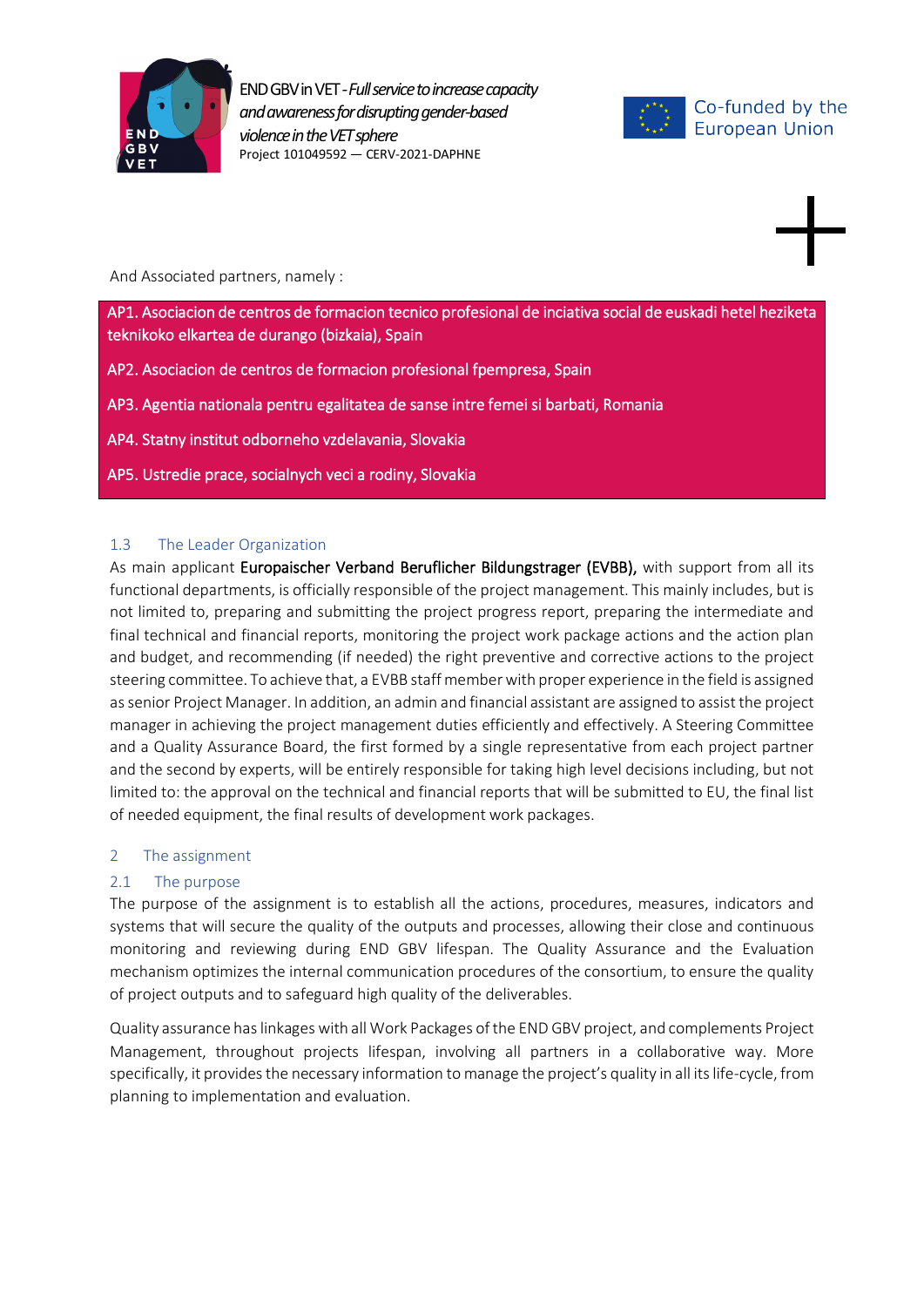



<span id="page-4-0"></span>2.2 Tasks The assignment includes:

#### Task 1: Project impact assessment and evaluation



Project impact assessment and evaluation will play a key part in the initiative's management and coordination.

The main project activity around which the impact assessment will be centred to the project trainings and the operation of the service of the support office. An impact assessment survey questionnaire will be developed jointly by the external evaluator and consortium and recruited participants will be asked to fill it in before the training, straight after the training and 1-2 months after the training, for which they will sign a commitment letter during the event. The questionnaire will seek to establish the baseline of knowledge and attitude about addressing gender-based violence, what immediate insight participants have gathered and possible attitudinal changes, and how this knowledge has impacted their student life and work (for staff) in the period, following the training. The questionnaire will be distributed online or offline in accordance with the preferences of participants. Partners responsible for awareness raising campaigns will also feed in numerical data from the outreach of the campaigns, again disaggregated, wherever possible, by nationality, sex, age and occupation.

The impact assessment and evaluation activity will result in a special report the evaluator, consulted by project consortium, Steering Committee and Advisory Board (AB), will draft towards the end of the initiative.

#### Task 2: Quality Assessment Mechanism

The mechanism of quality assessment aims to ensure that the project, procedures, methodology, deliverables and project results meet high quality standards and certain specifications that will be set through quality assessment. The QA manual will be developed aiming to fully satisfy the contractual obligations of the consortium, defining the procedures, tools, systems, and guidelines for the effective quality management of the Contract:

Document Control: standard document control procedures will be applied in all phases of the contract to ensure the accurate dissemination of information following the guidelines of DG Justice & Consumers.

**Record Control:** all documents related to the implementation of the Contract (assessment reports, fact sheets, studies, etc.) will be clearly identified, classified, and kept for future reference.

Quality Control of Deliverables: all deliverables produced will be reviewed for their quality against certain standards and criteria.

In order to assess the level to which the goals and results envisaged for the project have been accomplished. The Quality Assessment Mechanism will be ongoing throughout the rollout of the project and the findings of the quality assessment procedure, will be included in the Quality Assessment Report and will be led by the AB.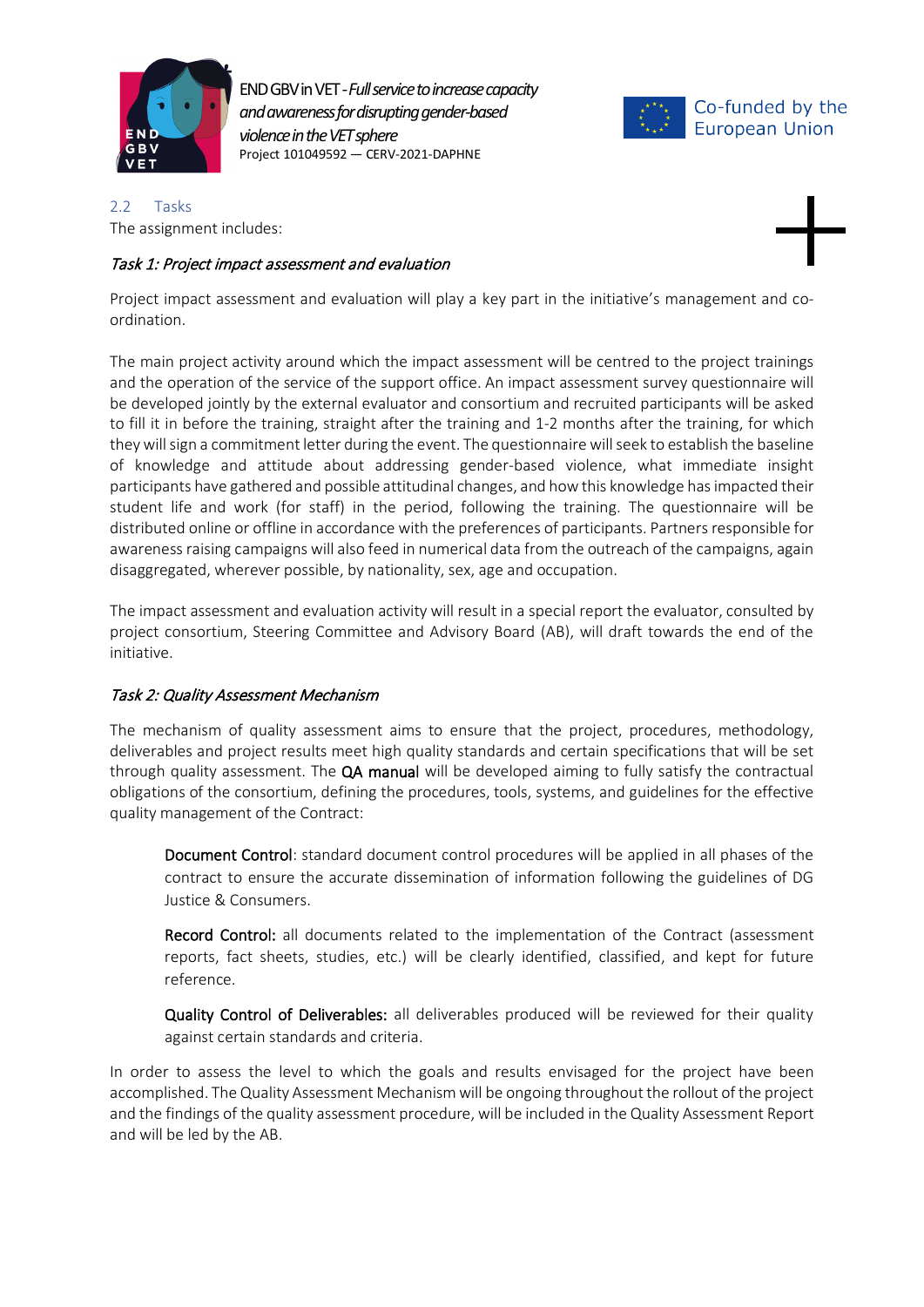



#### <span id="page-5-0"></span>2.3 Milestone and Deliverable

The following Deliverables are going to be asked to be prepared and submitted within this assignment:

Quality Manual (Milestone 1) which will present methods, tools and processes that each partner will apply for achieving high quality standards, including project activities\_both technical and administrative. The manual will set quantitative and qualitative targets and will present potential risks and mitigation measures for implementation.

**Evaluation Report** (Deliverable 2) that is going to accompany the Final Project Report (conducted by the Partnership).

#### <span id="page-5-1"></span>2.4 The timeline

The total duration of this assignment will correspond to the overall lifetime of the project, while the timeline for the delivery submission of the deliverables is the following:

| <b>Description</b>             | <b>Deadline</b><br>for<br>Submission |
|--------------------------------|--------------------------------------|
| <b>Quality Manual</b>          | 30 <sup>th</sup> of June 2022        |
| Semi-annual progress report 1  | $31st$ of July 2022                  |
| Semi-annual progress report 2  | 31 <sup>st</sup> of December 2022    |
| Semi-annual progress reports 3 | $31th$ of July 2023                  |
| <b>Final Evaluation Report</b> | 31 <sup>st</sup> of December 2023    |

Should the Project END GBV be extended, due to the decision of the Partnership and / or the European Commission, this assignment will be extended for the same duration without any increase of its budget, while some deliverables will be delivered at a new deadline, which will be agreed at a Partnership Level and announced at least 1 month in advance to the Contractor.

#### <span id="page-5-2"></span>3 Value of the assignment and payments

Subject to the final Grant Agreement established between the European Commission and the Lead Partner European Association of Institutes for Vocational Training (EVBB), for the purpose of this project, the total amount available for the tasks described here above during the project lifetime will be of *maximum of 8.000,00 Euros* including all taxes (such as, e.g. VAT, expenses to participate in meetings etc.). The final amount will be paid depended on the previous experience of the contractor with regards to the above-mentioned tasks and the financial offer submitted.

Payment of the assignment will be made in three instalments as listed below: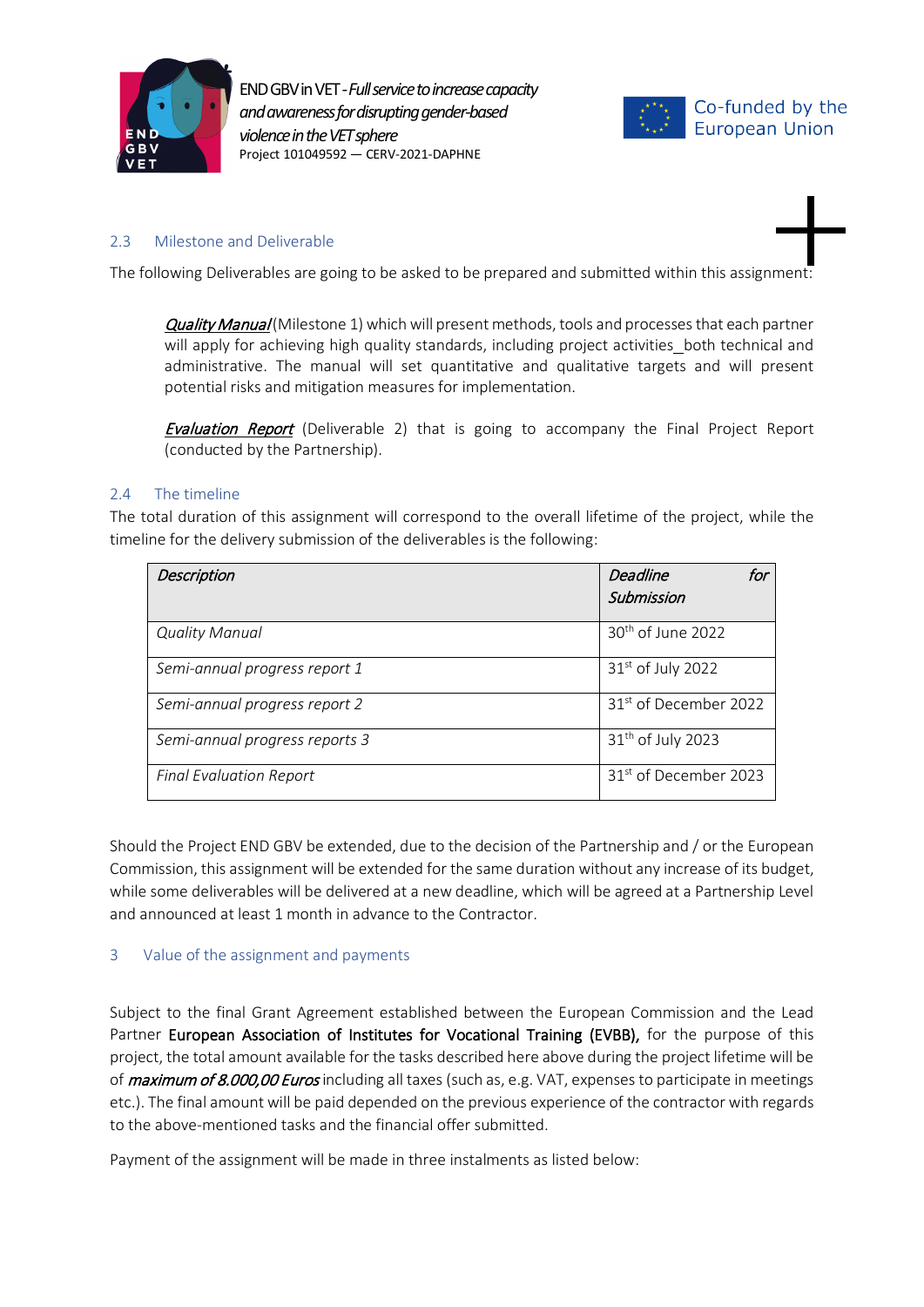



A first instalment amounting to 50% of the total value of the contract is going to be paid afte signature of the contract during the second month of the implementation period, provided Milestone 1 will have been submitted and approved by EVBB.

*A final payment* of 50% of the total value of the contract is going to be paid on Month 24, provided that Deliverables 2 will have been submitted and approved by EVBB.

Payments will be done by bank transfers to a bank account for which the Contractor will communicate the full details.

#### <span id="page-6-0"></span>4 Who can apply?

Any individual or legal entity interested in this tender should cover the following requirements:

| Requirement                                                                                                                                                | of<br>Type<br>requiremen<br>t | Proof of fulfilment<br>(One Reference can fulfill more than one<br>requirement)                                                                                                                 |
|------------------------------------------------------------------------------------------------------------------------------------------------------------|-------------------------------|-------------------------------------------------------------------------------------------------------------------------------------------------------------------------------------------------|
| Experience in independent<br>evaluation services and /or quality<br>services, including<br>assurance<br>evaluation methodologies<br>and<br>data collection | Essential                     | Having at least 2 contracts of similar<br>services successfully completed or<br>currently under implementation during<br>the last 5 years                                                       |
| Experience of multi-stakeholder<br>EU-funded projects                                                                                                      | Essential                     | Having at least 3 project references<br>during the last 5 years either as<br>consortium partner for EU funded<br>projects or as contractor of a consortium<br>implementing an EU funded project |
| Strong writing skills in English                                                                                                                           | Essential                     | Having completed successfully at least 3<br>projects during the last 5 years with<br>reports in English or Lead Expert with a<br>C1 English Diploma                                             |
| Additional knowledge of European<br>languages, such as German or<br>French, is warmly welcome.                                                             | Preferable                    | Having completed successfully at least 1<br>project during the last 5 years with<br>reports in German or French.                                                                                |
| Solid<br>background in research<br>related to Capacity Building                                                                                            | Preferable                    | the<br>Having<br>participated to<br>implementation of at least 2 projects<br>related to Capacity Building                                                                                       |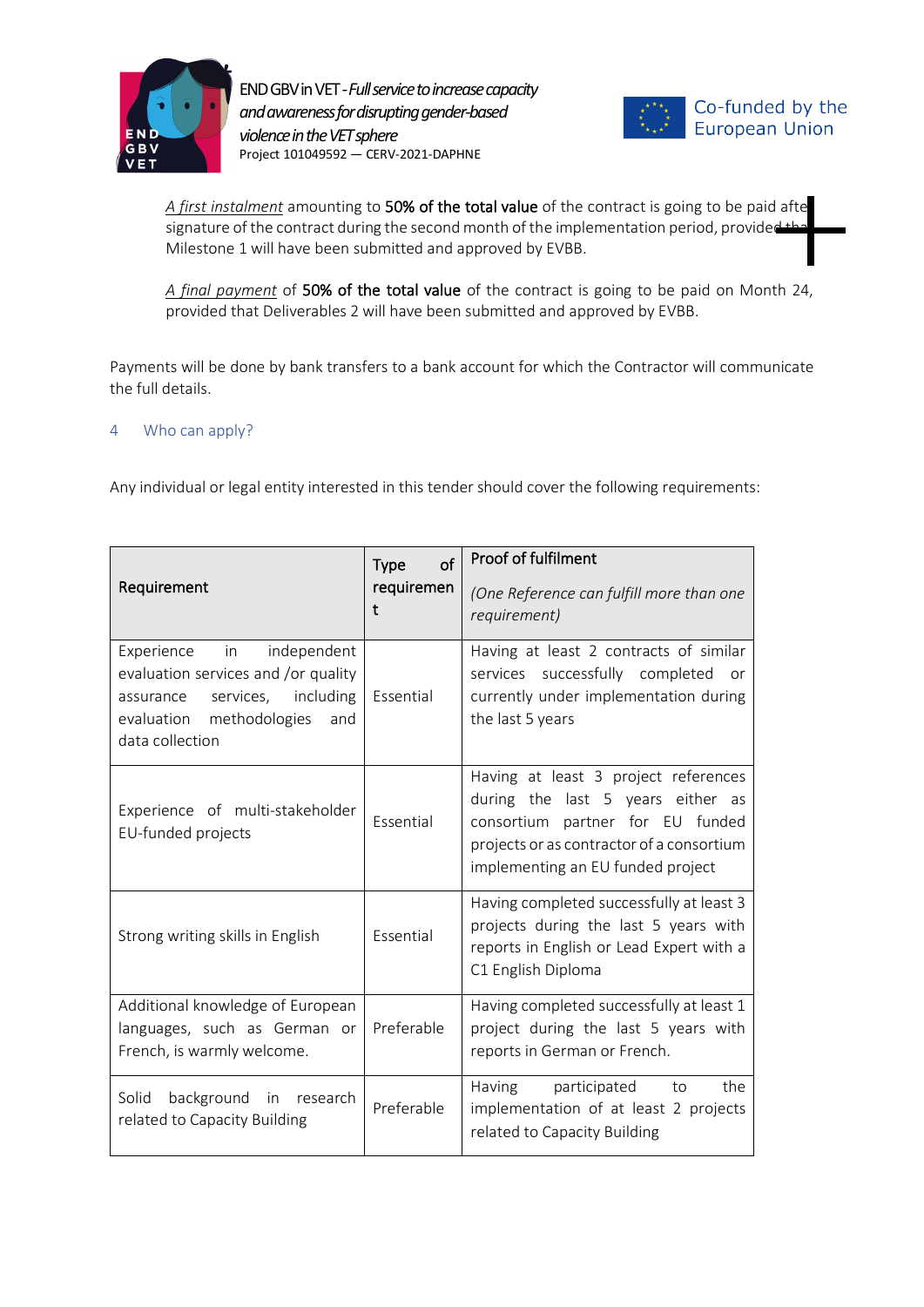



#### <span id="page-7-0"></span>5 Content and presentation of the bids

The proposals should contain a detailed explanation of the qualifications and the expertise of the potential contractor, e.g. information on references from the contractor on similar projects already handled, to demonstrate his/her experience and capability to succeed in performing the tasks as set out in section [2.2](#page-4-0) of this Request for Proposals.

In detail, potential Contractors, should submit the following documents:

*Business presentation* – max 5 pages (in the case of legal entities) and/or *Europass CV* (in the case of individuals) presenting the activities and profile of the tenderer (max 3 pages);

*Motivation letter* (maximum 450 words) explaining the suitability of the tenderer to undertake the evaluation based on the criteria mentioned above;

*List of references* for proving fulfilment of the requirements described under Chapter [4](#page-6-0) of this Request for Proposals;

*A technical proposal*, including a detailed description of the methodology and tools applied (max 5 pages);

*Financial Proposal,* indicating that all cots are being included in the price indicated in the proposal. (max 1 page).

#### <span id="page-7-1"></span>6 Deadline for Submission of Tenders

The deadline for the submission of Tenders is the  $25<sup>th</sup>$  of May 2022, 14:00 CET. All Tenders must be sent via email Ms. Sonia DEGROOTE

#### Email[: sonia.degroote@evbb.eu](mailto:sonia.degroote@evbb.eu)

Subject: *"External Quality Assurance Services for the END GBV Project".*

#### <span id="page-7-2"></span>7 Evaluation process – Award Criteria

Aside from the above stated requirements, the selection process will be based:

1) on acceptance of the tender offering the best price quality ratio and 2) on the availability during the project duration for the requested tasks. The Contractor is selected according to the standards of selection that have been developed by EVBB. Main selection criteria are the expertise and capacity to deliver the work tendered for, the price quality relation, the methodological quality and the tenderer's work experience. It should be noted that the contract will not be awarded to a tenderer who receives less than 70% on the award criteria.

In detail, the following criteria are going to be taken into account:

Evidence track record of proven scientific research experience and extensive knowledge of Capacity Building (with reference to education as well); Proficient capacity of the English languages (additional European languages such as German and French are an asset); Understanding of the nature of the assignment; Capacity to work in a team project;

Ability to meet deadlines;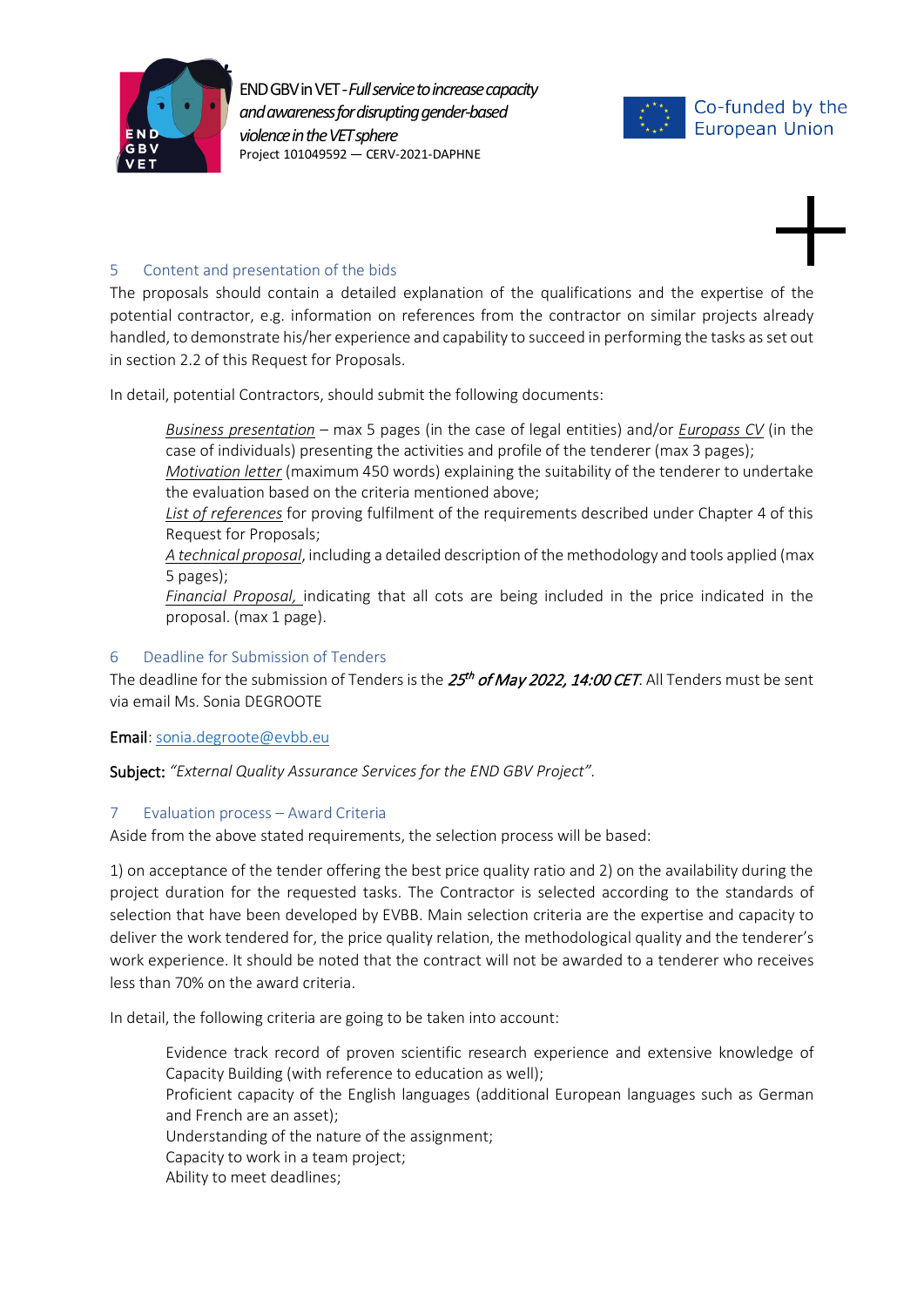



Ability to meet budget allowance; Availability to attend meetings.

Within this context, the evaluation process includes the following steps:

The submission date and time of all tenders is checked, and all tenders having been submitted after the submission deadline are rejected.

The requirements of Section [4](#page-6-0) are checked and any tender that does not fulfil the essential requirements is rejected.

The technical proposal (methodology and tools used) is being assessed.

The following score system is going to be used for the evaluation of the Tenders:

| <b>Evaluation Criteria</b>                      | <b>Max Score</b> |
|-------------------------------------------------|------------------|
| Understanding of the Assignment                 | 30               |
| Overall Quality of Technical Proposal Submitted | 40               |
| Profile of the Senior Expert of the Contractor  | 2Ο               |
| Additional services included                    | 10               |
| Total                                           | 100              |

The Financial Offers for all evaluated tenders are opened. Any financial offer above 8.000 EUR is rejected.

The final ranking of all offers is prepared by using the following formula: 70% X the score under technical requirements / 30% the score under the financial proposal.

The most preferred candidate is contacted and asked to sign the contract.

All other candidates are informed about the evaluation results.

Note: *when signing the contract, additional statements may be required to avoid incompatibility or conflict of interest.*

#### <span id="page-8-0"></span>8 Applicable Law

The contractual agreement is based upon and regulated by the European Commission's rules, provisions and requirements as set out in the project agreement with the European Commission, DG Justice & Consumers and applicable German law. The Contractor is obliged to fulfil the described tasks and duties of work to receive the final payment according to the contract.

The European Association of Institutes for Vocational Training (EVBB) has the right, based on German Law, to terminate the contract when the Contractor cannot perform the agreed tasks and duties accordingly.

Any conflicts of interests or disputes concerning the validity of this arrangement, the construction of its terms, and the interpretation of the rights and duties of the parties in the contract shall be governed by German Law.

The contract may not be transferred without the parties' written agreement.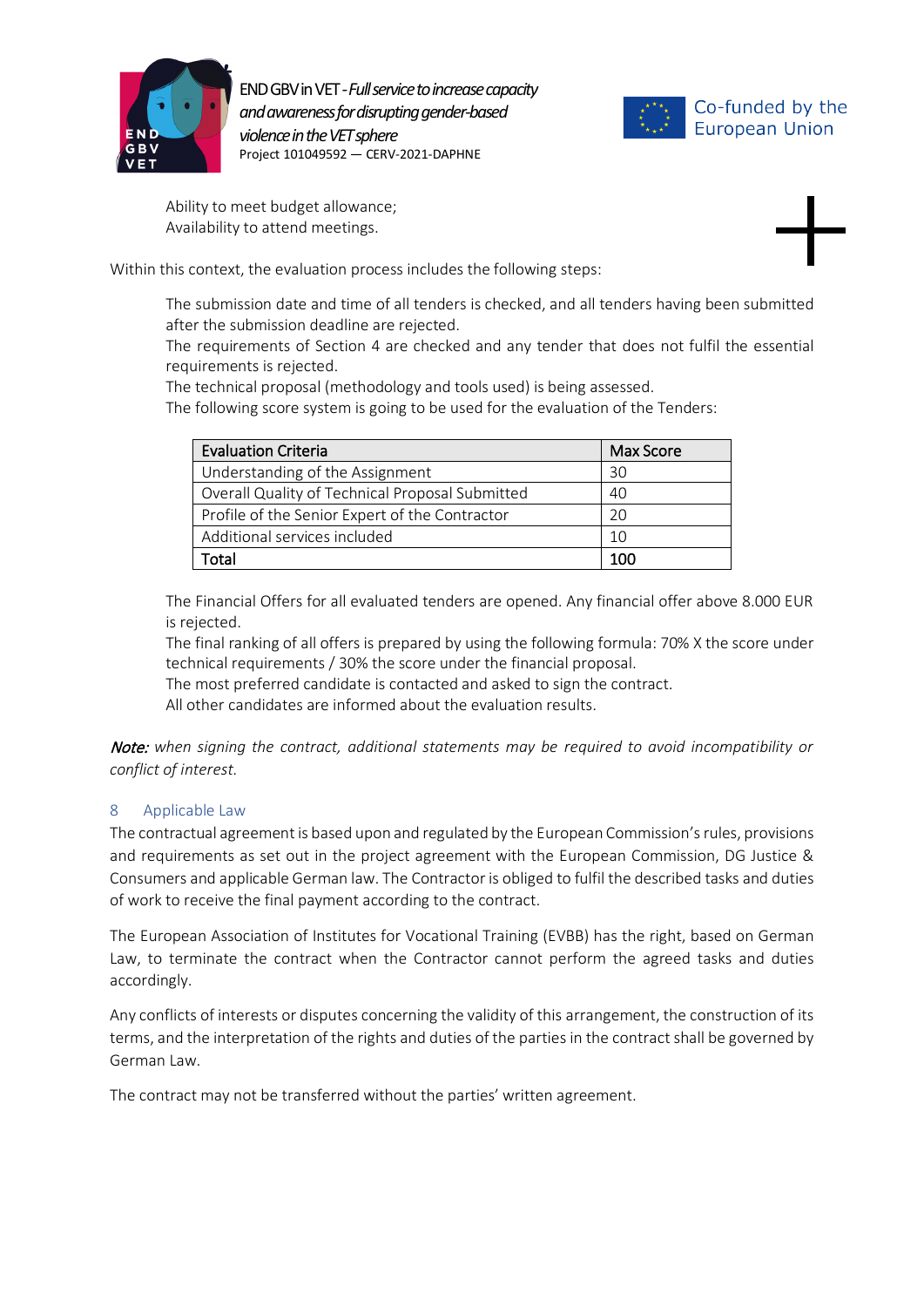





#### <span id="page-9-0"></span>9 Data Protection

The contracting party accepts that the contractor is free to use the data collected and the reports written in this project as part of their own academic reports and articles, as long as they include the relevant references to the project.

However, in order to fulfil or respect the modernized Convention 108 (the regulation (No 45/2001 of the European Parliament and of the Council of 18 December 2000) and EU General Data Protection Regulation (GDPR) on the protection of individuals with regard to the processing of personal data by the Community institutions and bodies and on the free movement of such data:

The Contractor must process personal data under the agreement in compliance with applicable EU and national law on data protection (including authorisations or notification requirements); The Contractor may grant its personnel access only to data that is strictly necessary for implementing, managing and monitoring the agreement;

The Contractor must adopt appropriate technical and organisational security measures having regard to the risks inherent in the processing and to the nature of the personal data concerned.

#### <span id="page-9-1"></span>10 Contract template to be signed

The awarded candidate will be asked to sign the following contract:

#### SERVICE CONTRACT

#### FOR THE QUALITY ASSESSMENT AND EVALUATION

#### FOR THE END GBV PROJECT

In Frankfurt am Main, today the XX of XX 2021, *Day,* the following Contracting Parties, namely:

 $i$ ) The association under the name "Europäischer Verband Beruflicher Bildungsträger (EVBB) e.V." (hereinafter referred to as "the Association") with VAT Number 04525500615, based in Emanuel-Leutze-Straße 1, App. 1015, D-40547 Düsseldorf, operates lawfully under German law and is legally represented by M. Theodor Grassos, Secretary General of EVBB, on behalf of M. Thiemo Fojkar, President of EVBB,

ii) Xxxxxxxxxxxxxxx (hereafter Contractor), located in COUNTRY, STREET, PC, TOWN with Registration / VAT Number XXXXXXxxxxxxx, represented by XX XXXXXX,

agreed on the following assignment, within the framework of the Project END GBV in VET*-Full service to increase capacity and awareness for disrupting gender-based violence in the VET sphere (*Project 101049592 — CERV-2021-DAPHNE*).*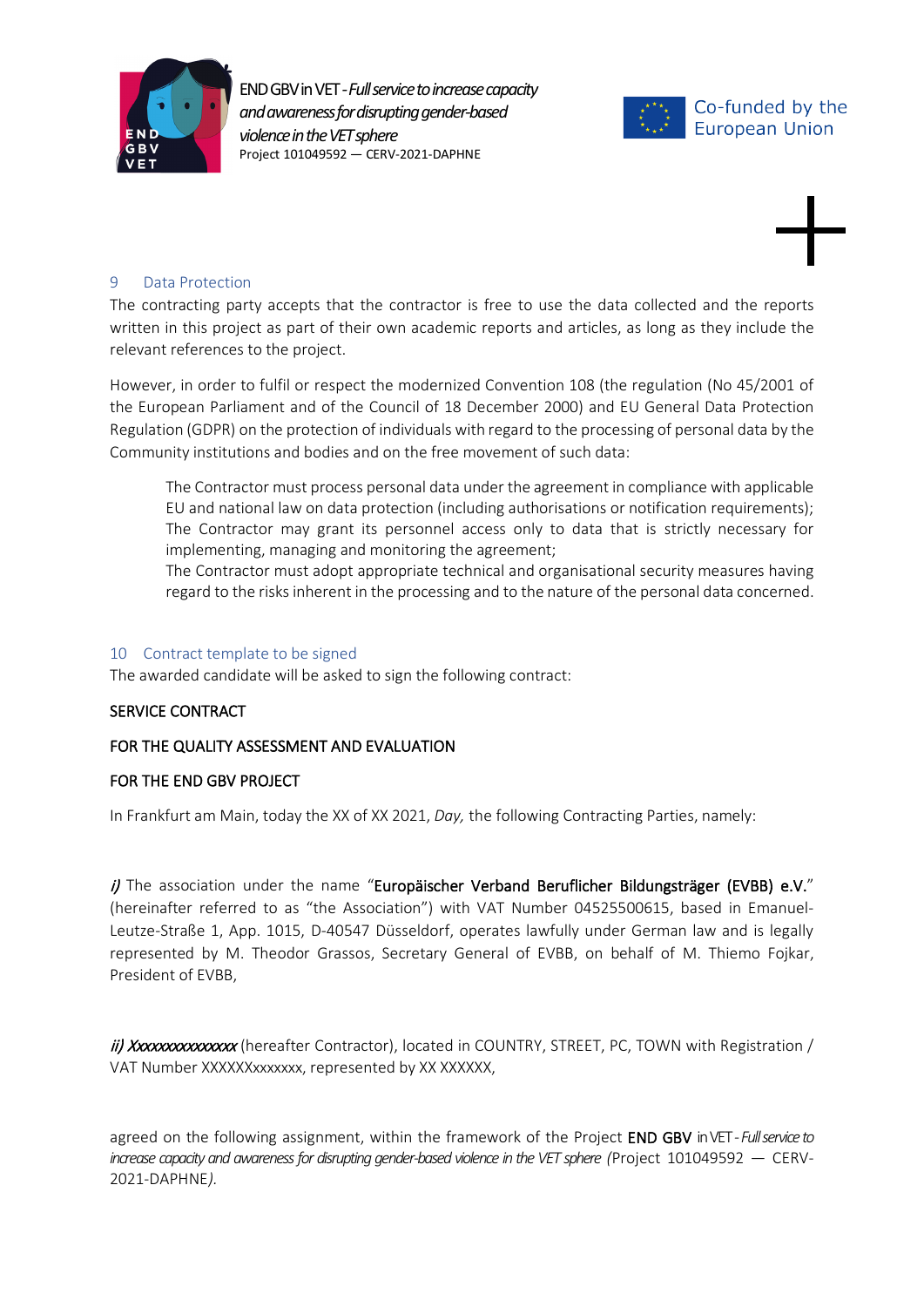



#### Article 1

#### Subject - Tasks

Subject of this assignment is the implementation of the Quality Assessment and Evaluations Activities as foreseen in the relevant Request for Tender and the Application Form submitted to and awarded by DG Justice & Consumers.

#### Article 2

#### Deliverables – Deadlines for Submission - Ownership

The following Deliverables are going to be asked to be prepared and submitted within this assignment:

| <b>Description</b>             | <b>Deadline for Submission</b>    |
|--------------------------------|-----------------------------------|
| <b>Quality Manual</b>          | 30 <sup>th</sup> of June 2022     |
| Semi-annual progress report 1  | 31 <sup>st</sup> of July 2022     |
| Semi-annual progress report 2  | 31 <sup>st</sup> of December 2022 |
| Semi-annual progress reports 3 | 31 <sup>th</sup> of July 2023     |
| Final QA Report                | 31 <sup>st</sup> of December 2023 |

#### Article 3 Duration

The total duration of this assignment will correspond to the overall lifetime of the project. Should the Project END GBV in VET be extended, due to the decision of the Partnership and / or the European Commission, this assignment will be extended for the same duration without any increase of its budget, while some deliverables will be delivered at a new deadline, which will be agreed at a Partnership Level and announced at least 1 month in advance to the Contractor.

#### Article 4 Value of Contract and Payments

The total value of this assignment has been agreed to be 8.000 Euros including all taxes (such as, e.g. VAT, expenses to participate in meetings etc.).

Payment of the assignment will be made in three instalments as listed below:

*A first instalment* amounting to 50% of the total value of the contract is going to be paid after signature of the contract during the second month of the implementation period, provided that Milestone 1 will have been submitted and approved by EVBB.

*A final payment* of 50% of the total value of the contract is going to be paid on Month 16, provided that Deliverables 2 will have been submitted and approved by EVBB.

Payments will be done by bank transfers to a bank account for which the Contractor will communicate the full details.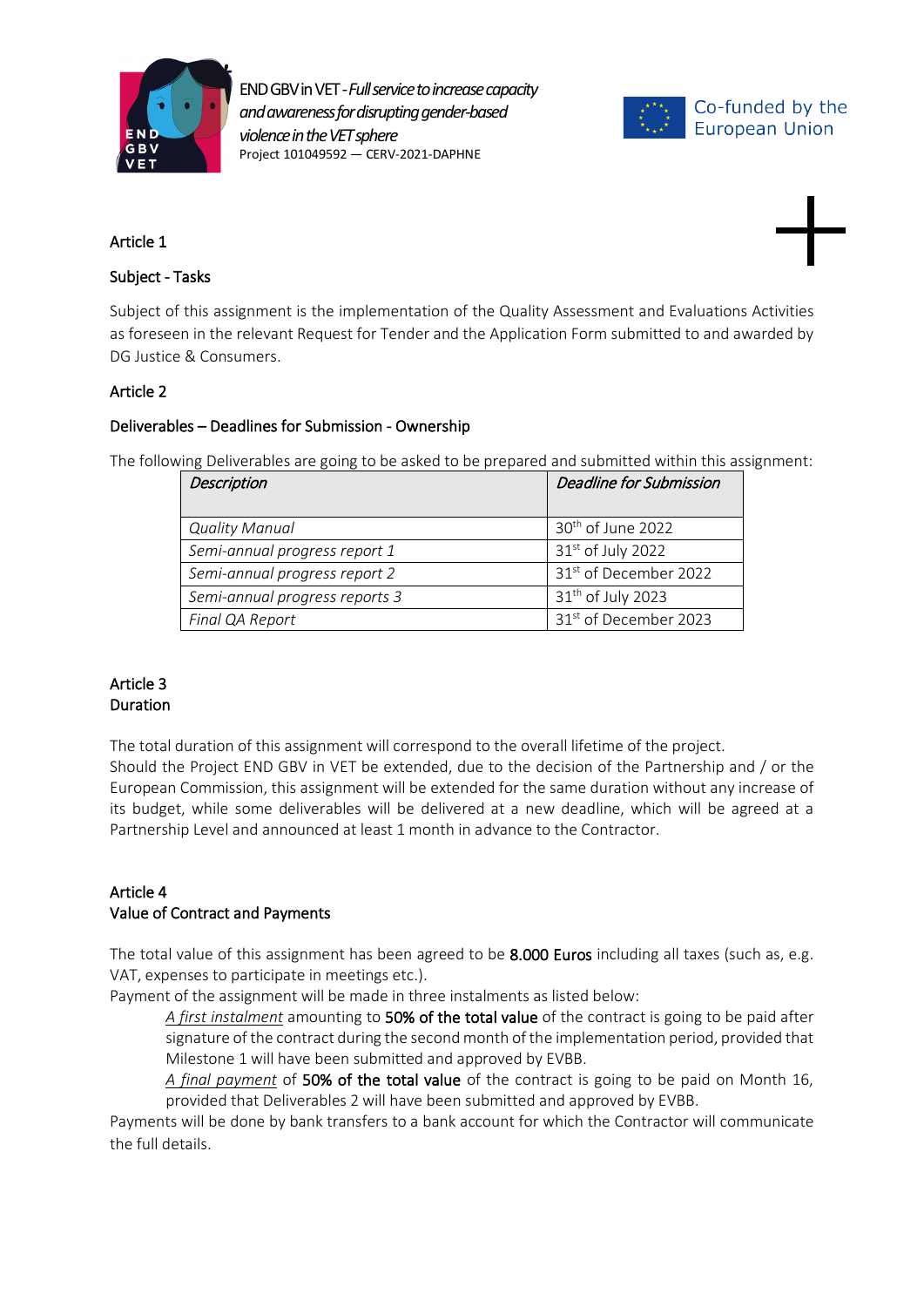



#### Article 5



The Contractor is obliged to cooperate with the project leader EVBB and the partners of the END GBV in VET Partnership in good faith. All necessary information should be provided, while the evaluation and Quality Assurance shall be implemented with the intention to improve the project management process and its planned activities and Deliverables. The Contractor shall ask in advance for all necessary documentation and date needed for the implementation of this assignment (at least 15 days in advance). Good faith includes politeness during the exchange of written correspondence and mitigation of all possible conflicts arisen. All relevant important developments, risks or challenges during the implementation of this assignment shall be reported to the Company, as soon as possible.

#### Article 6

#### Obligations of the Company

EVBB has the obligation to provide to the Contractor all requested and necessary information, documentation and access to primary data and contact details, regarding this assignment. All delivered information shall be in written to achieve the highest possible accountability and transparency.

#### Article 7

#### Confidentiality

EVBB accepts that the contractor is free to use the data collected and the reports written in this project as part of their own academic reports and articles, as long as they include the relevant references to the project. All information shared within this assignment shall be treated with confidentiality and should not be shared with third parties. All relevant information, concerns and findings must be shared at first with EVBB and at a second level if requested with the Steering Committee of the END GBV Project. The deliverables are going to be submitted to EVBB and not be published, unless the END GBV Partnership does so, following the provisions of the END GBV Grant Agreement and the relevant application form. Shall this be the case and the deliverables are fully or partially being published the Contractor may use the relevant information for informative reasons only. The nature of the contract and the financial status of it, may be published or used as references by the Contractor, provided that -during the implementation of this assignment- he provides prior notice to EVBB.

#### Article 8

#### Data Protection Clauses

To fulfil or respect the modernized Convention 108 (the regulation (No 45/2001 of the European Parliament and of the Council of 18 December 2000) and EU General Data Protection Regulation (GDPR)